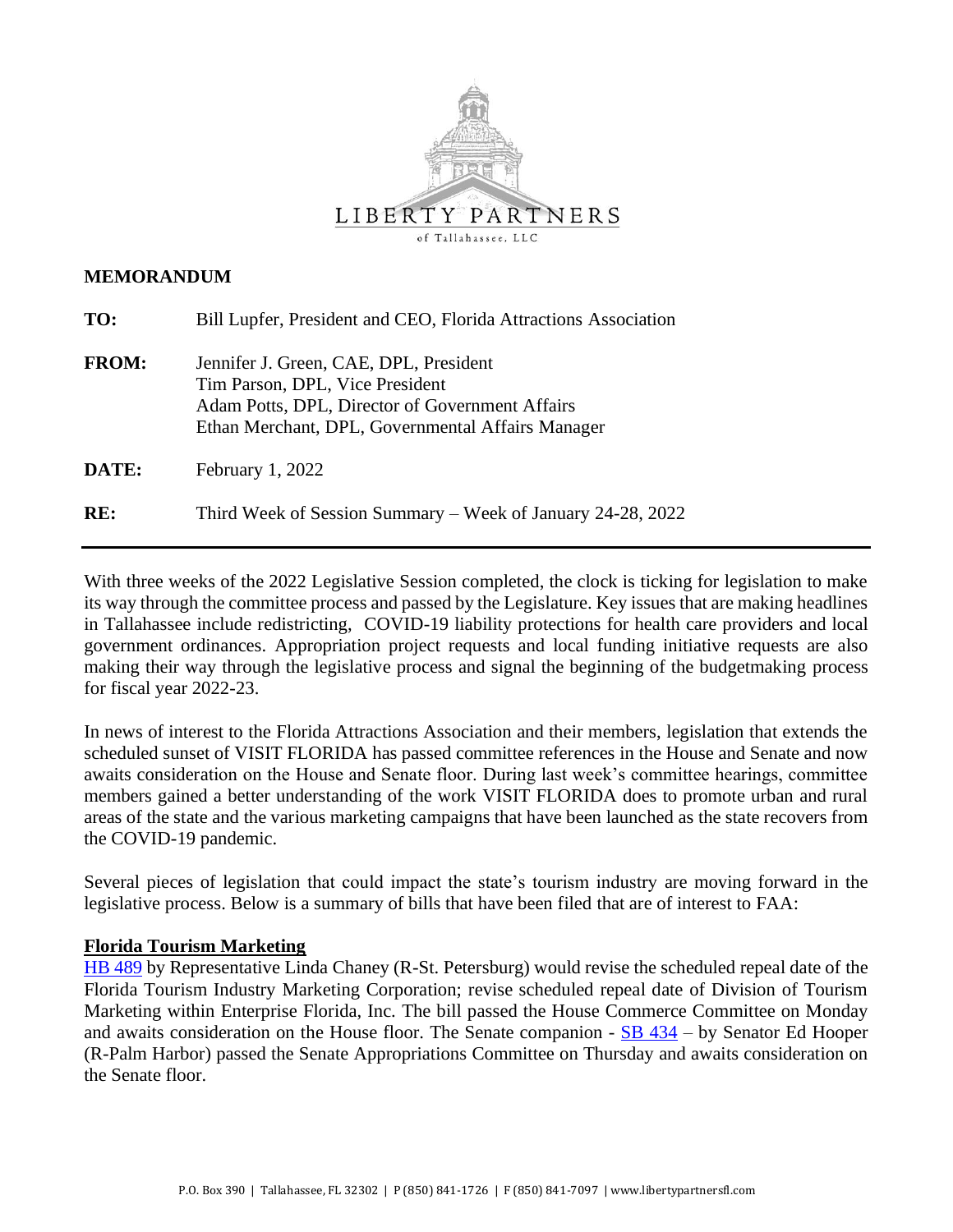February 1, 2022 Page 2

### **Tourist Development Taxes**

[HB 6075](https://www.myfloridahouse.gov/Sections/Bills/billsdetail.aspx?BillId=73902&SessionId=93) by Representative Anna Eskamani (D-Orlando) would remove a provision requiring a specified percentage of all tourist development tax revenues to be used to promote & advertise tourism. The bill awaits its first hearing in the House Tourism, Infrastructure & Energy Subcommittee. The Senate companion - [SB 1898](https://www.flsenate.gov/Session/Bill/2022/1898) – by Senator Gary Farmer Jr. (D-Fort Lauderdale) is awaiting its first hearing in the Senate Commerce & Tourism Committee.

# **Tourist Development Taxes**

[HB 673](https://www.myfloridahouse.gov/Sections/Bills/billsdetail.aspx?BillId=74794&SessionId=93) by Representative Jason Shoaf (R-Blountstown) would authorize certain coastal counties to be reimbursed for use of tourist development tax revenues for tourism training; revise the percentage of tourist development tax revenues that may be used to reimburse for expenses incurred in providing public safety services; authorizee certain rural counties to be reimbursed for use of tourist development tax revenues for certain purposes regardless of whether certain other requirements are met. The bill is awaiting its first hearing in the House Tourism, Infrastructure  $\&$  Energy Subcommittee. The Senate companion – [SB 1542](https://www.flsenate.gov/Session/Bill/2022/1542) – by Senator George Gainer (R-Panama City) is awaiting its first hearing in the Senate Commerce & Tourism Committee.

# **Local Tax Referenda Requirements**

[HB 777](https://www.myfloridahouse.gov/Sections/Bills/billsdetail.aspx?BillId=75205&SessionId=93) by Representative Will Robinson (R-Bradenton) would require referenda elections related to tourist development taxes, tourist impact taxes, children's services & independent special district property taxes, increases in county & municipal ad valorem tax millages, ninth-cent fuel tax, local option fuel taxes, & certain school district millage elections to be held on day of general elections. The bill awaits its final hearing in the House State Affairs Committee. The Senate companion – [SB 1194](https://www.flsenate.gov/Session/Bill/2022/1194) – by Senator Jim Boyd (R-Bradenton) is awaiting its final hearing in the Senate Appropriations Committee.

# **HB 9 - Consumer Data Privacy**

[HB 9](https://www.myfloridahouse.gov/Sections/Bills/billsdetail.aspx?BillId=76556&SessionId=93) by Representative Fiona McFarland (R-Sarasota) would require collectors to provide notice to consumers about data collection, sharing, & selling practices; provide consumers the right to request data be disclosed, deleted, or corrected & to opt-in or opt-out of sale or sharing of such data; provide nondiscrimination measures, methods for requesting data & opting-in or opting-out of sale or sharing of such data, private cause of action, enforcement, & jurisdiction; preempt regulation of consumer date collection, sharing, & selling to the state. The bill is awaiting its first hearing in the House Commerce Committee. The Senate companion  $-SB$  1864 – by Senator Jennifer Bradley (R-Orange Park) is awaiting its first hearing in the Senate Commerce and Tourism Committee.

#### **Acceptance of Cash Payments by Businesses**

[HB 233](https://www.myfloridahouse.gov/Sections/Bills/billsdetail.aspx?BillId=73352&SessionId=93) by Representative Matt Willhite (D-Wellington) would require certain businesses to accept cash payments for services; prohibit fees or conditions for such transactions; provide exceptions, penalties, & rulemaking authority. The bill is awaiting its first hearing in the House Insurance & Banking Subcommittee. The Senate companion –  $SB$  408 – by Senator Shevrin Jones (D-Miami Gardens) is awaiting its first committee stop in the Senate Commerce & Tourism Committee.